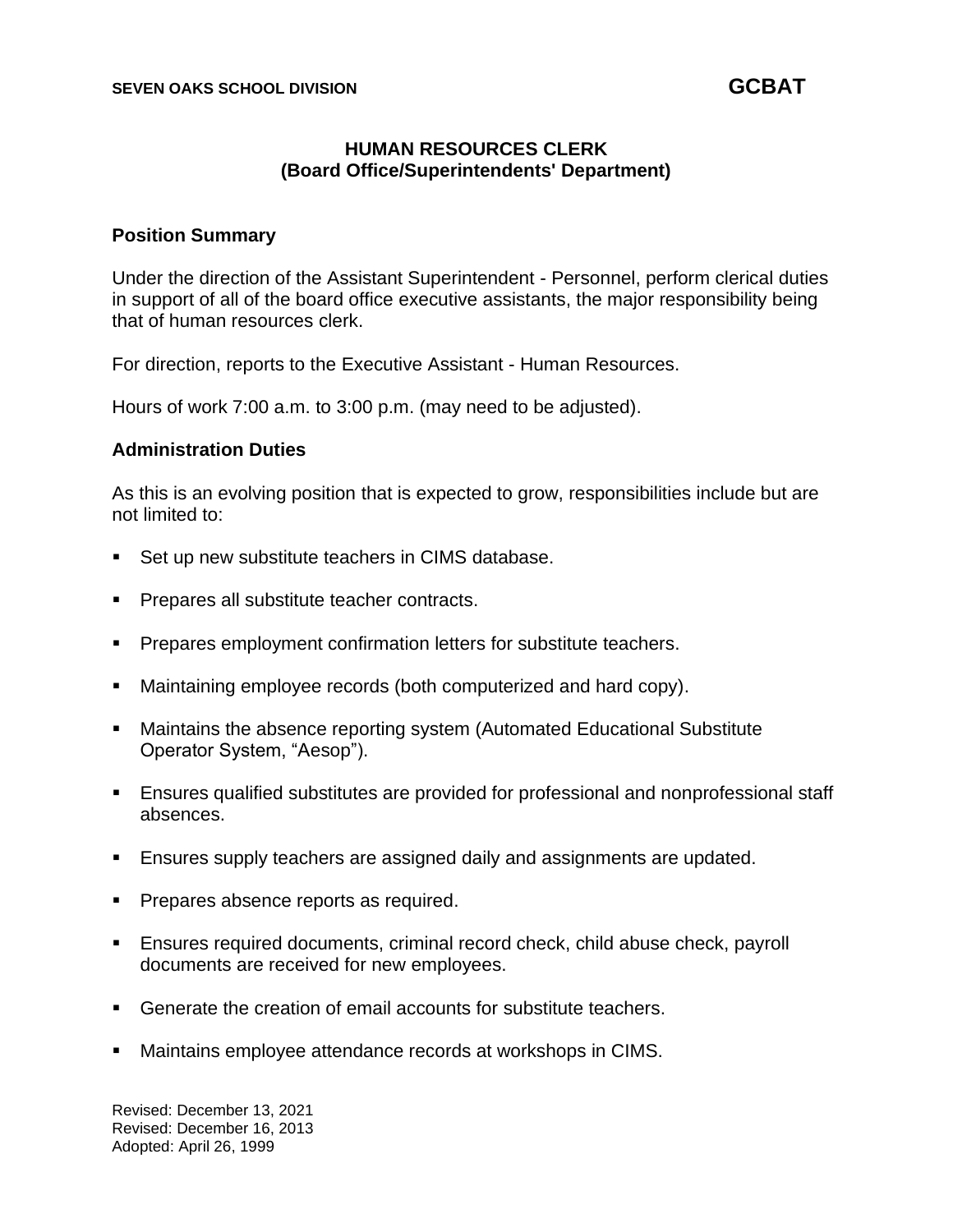### **SEVEN OAKS SCHOOL DIVISION GCBAT**

- Organize and conduct substitute teacher orientation sessions.
- Reconciling substitute lists yearly.
- Unlock building disarm alarm.
- Disable voice mail and retrieve messages.

# **Clerical Duties**

- Verify daily change report from CIMS/Aesop download and fix errors.
- Verify Educational Assistants going to term, send follow-up email and Aesop email.
- Create, organize, and maintain personnel filing systems. Proactive in developing new efficiencies. Includes scanning and filing documents and uploading to CIMS and attaching copies in electronic personnel files when required.
- Deal with complaints that arise in the absence of the supervisor.
- Provide switchboard relief.

## **Payroll Duties**

- Provides payroll with direct deposit forms for new employees.
- Audits the absence reasons entered in Aesop and makes necessary adjustments.

# **Education**

- Grade 12.
- Typing 60 w.p.m.
- Competency on Aesop, CIMS, applytoeducation.com, and Microsoft Office programs.
- Use of switchboard, multi-line telephone, photocopier, and other pieces of office equipment.

## **Experience**

Six months to one year on the job.

Revised: December 13, 2021 Revised: December 16, 2013 Adopted: April 26, 1999